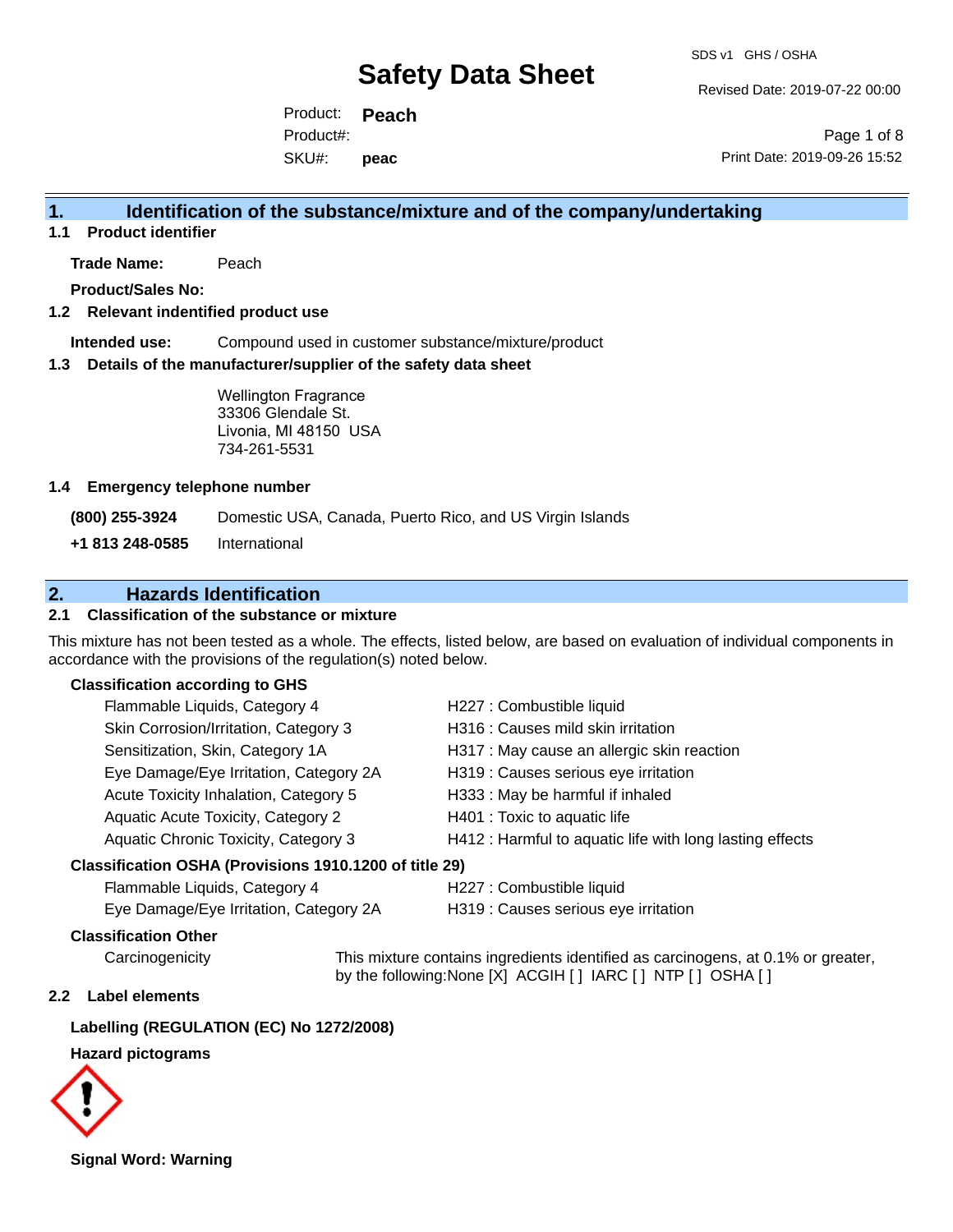SDS v1 GHS / OSHA

Revised Date: 2019-07-22 00:00

Product: **Peach** SKU#: Product#: **peac**

Page 2 of 8 Print Date: 2019-09-26 15:52

| <b>Hazard statments</b>         |                                                                                                                                       |
|---------------------------------|---------------------------------------------------------------------------------------------------------------------------------------|
| H <sub>227</sub>                | Combustible liquid                                                                                                                    |
| H <sub>316</sub>                | Causes mild skin irritation                                                                                                           |
| H317                            | May cause an allergic skin reaction                                                                                                   |
| H319                            | Causes serious eye irritation                                                                                                         |
| H333                            | May be harmful if inhaled                                                                                                             |
| H401                            | Toxic to aquatic life                                                                                                                 |
| H412                            | Harmful to aquatic life with long lasting effects                                                                                     |
| <b>Precautionary Statements</b> |                                                                                                                                       |
| <b>Prevention:</b>              |                                                                                                                                       |
| P <sub>235</sub>                | Keep cool                                                                                                                             |
| P <sub>264</sub>                | Wash hands thoroughly after handling                                                                                                  |
| P <sub>272</sub>                | Contaminated work clothing should not be allowed out of the workplace                                                                 |
| P273                            | Avoid release to the environment                                                                                                      |
| <b>Response:</b>                |                                                                                                                                       |
| $P302 + P352$                   | IF ON SKIN: Wash with soap and water                                                                                                  |
| $P304 + P312$                   | IF INHALED: Call a POISON CENTER or doctor/physician if you feel unwell                                                               |
| $P305 + P351 + P338$            | IF IN EYES: Rinse cautiously with water for several minutes Remove contact lenses if<br>present and easy to do. continue rinsing      |
| $P333 + P313$                   | If skin irritation or a rash occurs: Get medical advice/attention                                                                     |
| $P337 + P313$                   | If eye irritation persists: Get medical advice/attention                                                                              |
| P363                            | Wash contaminated clothing before reuse                                                                                               |
| P370 + P378                     | In case of fire: Use Carbon dioxide (CO2), Dry chemical, or Foam for extinction. Do not use<br>a direct water jet on burning material |

#### **2.3 Other Hazards**

#### **no data available**

## **3. Composition/Information on Ingredients**

#### **3.1 Mixtures**

This product is a complex mixture of ingredients, which contains among others the following substance(s), presenting a health or environmental hazard within the meaning of the UN Globally Harmonized System of Classification and Labeling of Chemicals (GHS):

| CAS#<br>Ingredient | EC#                 | Conc.<br>Range | <b>GHS Classification</b>          |
|--------------------|---------------------|----------------|------------------------------------|
| 84-66-2            | 201-550-6           | $40 - 50%$     | H316; H402                         |
| Diethyl phthalate  |                     |                |                                    |
| 706-14-9           | 211-892-8           | $5 - 10 \%$    | H316                               |
| gamma-Decalactone  |                     |                |                                    |
| 104-67-6           | 203-225-4           | $5 - 10 \%$    | H316; H402; H412                   |
|                    | gamma-Undecalactone |                |                                    |
| 78-70-6            | 201-134-4           | $5 - 10 \%$    | H227; H303; H315; H317; H319; H402 |
| Linalool           |                     |                |                                    |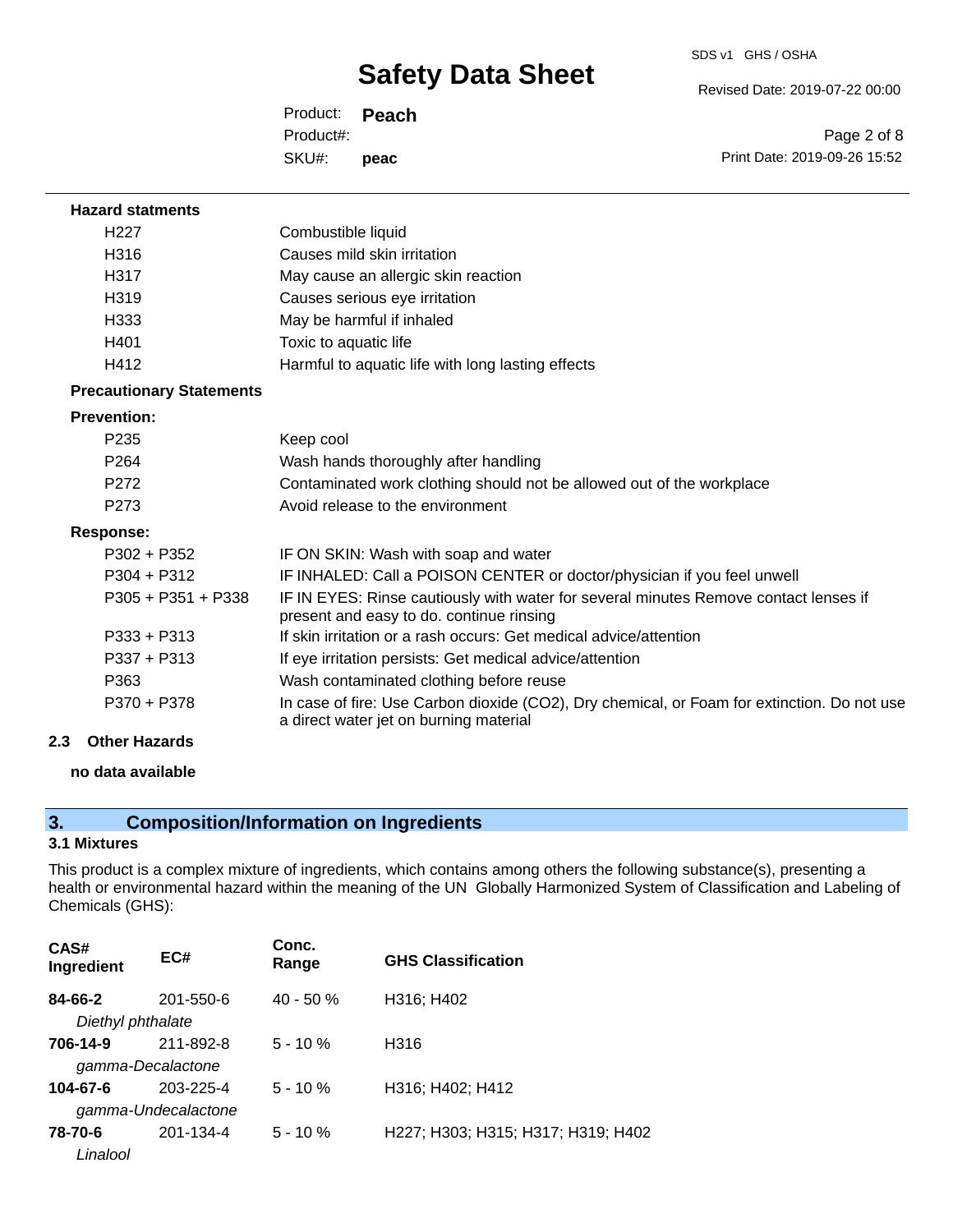SDS v1 GHS / OSHA

Revised Date: 2019-07-22 00:00

Product: **Peach** SKU#: Product#: **peac**

Page 3 of 8 Print Date: 2019-09-26 15:52

| CAS#<br>Ingredient     | EC#                             | Conc.<br>Range                                           | <b>GHS Classification</b>                                                 |
|------------------------|---------------------------------|----------------------------------------------------------|---------------------------------------------------------------------------|
| 120-51-4               | 204-402-9                       | $5 - 10 \%$                                              | H302; H313; H400; H411                                                    |
| <b>Benzyl Benzoate</b> |                                 |                                                          |                                                                           |
| 32210-23-4             | 250-954-9                       | $5 - 10 \%$                                              | H303; H317; H401                                                          |
|                        | 4-tert-Butylcyclohexyl acetate  |                                                          |                                                                           |
| 143-13-5               | 205-585-8                       | $2 - 5%$                                                 | H401; H411                                                                |
| Nonyl acetate          |                                 |                                                          |                                                                           |
| $93 - 92 - 5$          | 202-288-5                       | $2 - 5%$                                                 | H <sub>227</sub> ; H <sub>402</sub>                                       |
|                        | methylbenzyl acetate            |                                                          |                                                                           |
| 142-92-7               | 205-572-7                       | $1 - 2%$                                                 | H <sub>226</sub> ; H <sub>316</sub> ; H <sub>401</sub> ; H <sub>411</sub> |
| Hexyl acetate          |                                 |                                                          |                                                                           |
| 54830-99-8             | 259-367-2                       | $1 - 2%$                                                 | H303; H316; H402                                                          |
|                        | Acetoxydihydrodicyclopentadiene |                                                          |                                                                           |
| 628-63-7               | 211-047-3                       | $1 - 2%$                                                 | H <sub>226</sub>                                                          |
| <b>Amyl Acetate</b>    |                                 |                                                          |                                                                           |
| 101-86-0               | 202-983-3                       | $1 - 2%$                                                 | H303; H316; H317; H400; H411                                              |
|                        | Hexyl cinnamaldehyde            |                                                          |                                                                           |
| 111-80-8               | 203-909-2                       | $0.1 - 1.0 %$                                            | H302; H313; H315; H317; H400; H412                                        |
|                        |                                 | Methyl 2-nonynoate (Methyl octine carbonate)             |                                                                           |
|                        |                                 | See Section 16 for full text of GHS classification codes |                                                                           |
|                        |                                 |                                                          |                                                                           |

See Section 16 for full text of GHS classification codes which where not shown in section 2

Total Hydrocarbon Content (%  $w/w$ ) = 0.00

### **4. First Aid Measures**

#### **4.1 Description of first aid measures**

| Inhalation:                                                                       | Remove from exposure site to fresh air and keep at rest.<br>Obtain medical advice.                            |
|-----------------------------------------------------------------------------------|---------------------------------------------------------------------------------------------------------------|
| Eye Exposure:                                                                     | Flush immediately with water for at least 15 minutes.<br>Contact physician if symptoms persist.               |
| <b>Skin Exposure:</b>                                                             | Remove contaminated clothes. Wash thoroughly with water (and soap).<br>Contact physician if symptoms persist. |
| Ingestion:                                                                        | Rinse mouth with water and obtain medical advice.                                                             |
| 4.2 Most important symptoms and effects, both acute and delayed                   |                                                                                                               |
| Symptoms:                                                                         | no data available                                                                                             |
| Risks:                                                                            | Refer to Section 2.2 "Hazard Statements"                                                                      |
| Indication of any immediate medical attention and special treatment needed<br>4.3 |                                                                                                               |
|                                                                                   |                                                                                                               |

| Refer to Section 2.2 "Response" |
|---------------------------------|
|                                 |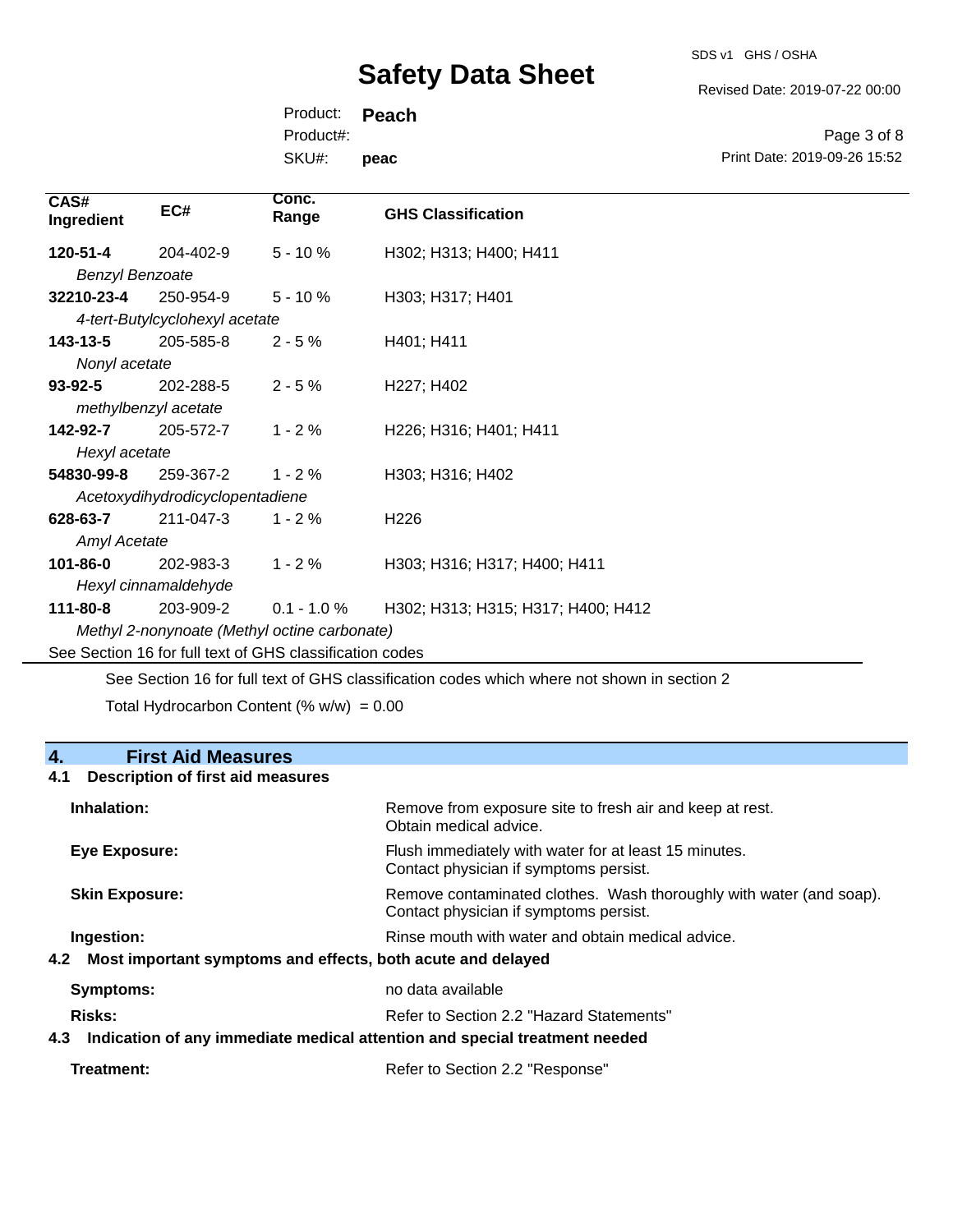SDS v1 GHS / OSHA

Revised Date: 2019-07-22 00:00

Product: **Peach** SKU#: Product#: **peac**

Page 4 of 8 Print Date: 2019-09-26 15:52

| 5.<br><b>Fire-Fighting measures</b>                            |                                                   |
|----------------------------------------------------------------|---------------------------------------------------|
| <b>Extinguishing media</b><br>5.1                              |                                                   |
| Suitable:                                                      | Carbon dioxide (CO2), Dry chemical, Foam          |
| Unsuitable                                                     | Do not use a direct water jet on burning material |
| Special hazards arising from the substance or mixture<br>5.2   |                                                   |
| During fire fighting:<br><b>Advice for firefighters</b><br>5.3 | Water may be ineffective                          |
| <b>Further information:</b>                                    | Standard procedure for chemical fires             |

#### **6. Accidental Release Measures**

#### **6.1 Personal precautions, protective equipment and emergency procedures**

Avoid inhalation and contact with skin and eyes. A self-contained breathing apparatus is recommended in case of a major spill.

#### **6.2 Environmental precautions**

Keep away from drains, soil, and surface and groundwater.

#### **6.3 Methods and materials for containment and cleaning up**

Clean up spillage promptly. Remove ignition sources. Provide adequate ventilation. Avoid excessive inhalation of vapors. Gross spillages should be contained by use of sand or inert powder and disposed of according to the local regulations.

#### **6.4 Reference to other sections**

Not Applicable

### **7. Handling and Storage**

#### **7.1 Precautions for safe handling**

Apply according to good manufacturing and industrial hygiene practices with proper ventilation. Do not drink, eat or smoke while handling. Respect good personal hygiene.

#### **7.2 Conditions for safe storage, including any incompatibilities**

Store in a cool, dry and ventilated area away from heat sources and protected from light in tightly closed original container. Avoid uncoated metal container. Keep air contact to a minimum.

#### **7.3 Specific end uses**

No information available

#### **8. Exposure Controls/Personal Protection**

#### **8.1 Control parameters**

| <b>Exposure Limits:</b>      |                   |                              |       |                                            |             |             |
|------------------------------|-------------------|------------------------------|-------|--------------------------------------------|-------------|-------------|
| <b>Component</b>             |                   |                              | ACGIH | ACGIH<br>TWA ppm STEL ppm TWA ppm STEL ppm | <b>OSHA</b> | <b>OSHA</b> |
| 84-66-2                      | Diethyl phthalate |                              |       |                                            |             |             |
| 628-63-7                     | Amyl Acetate      |                              | 50    | 100                                        | 100         |             |
| <b>Engineering Controls:</b> |                   | Use local exhaust as needed. |       |                                            |             |             |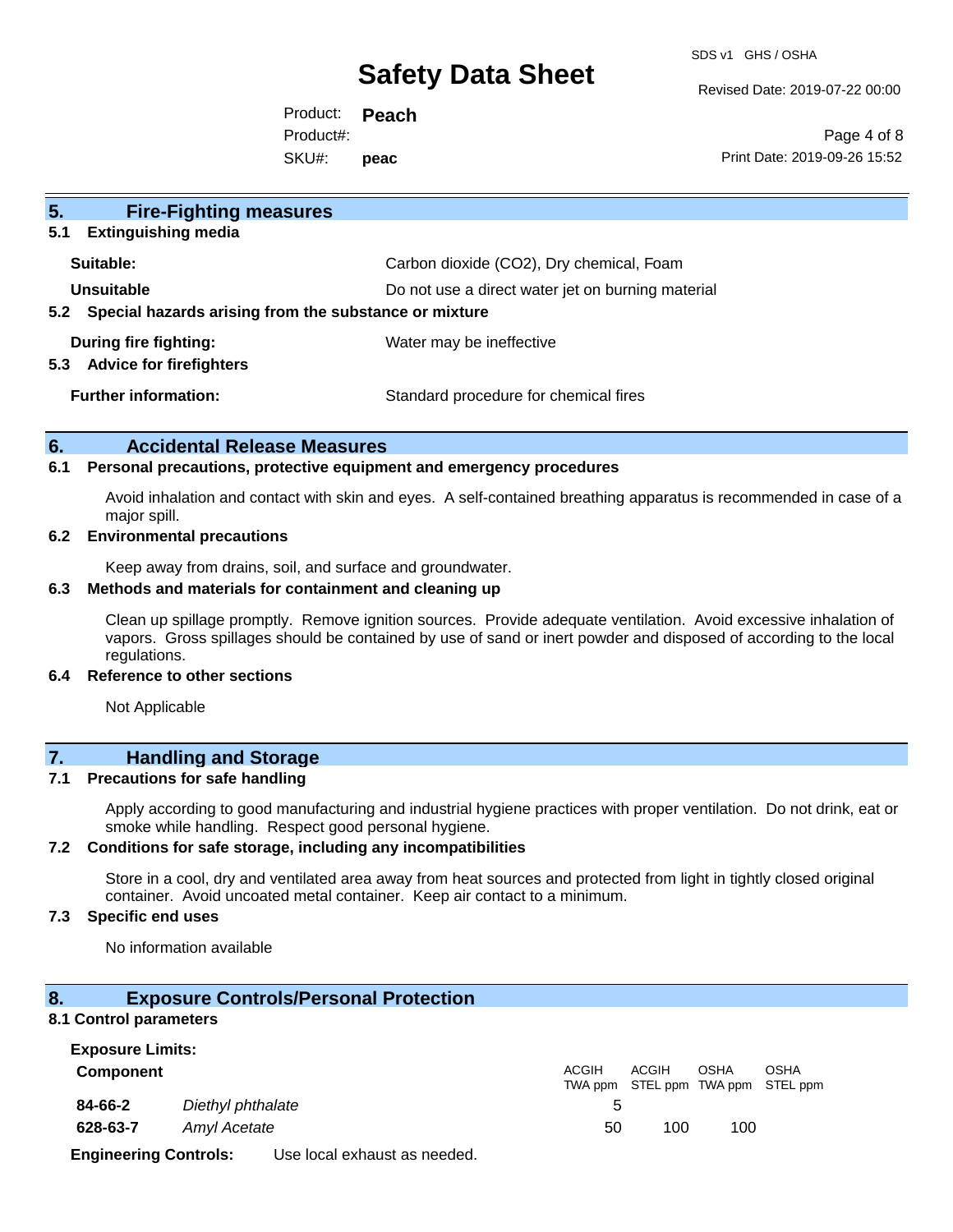SDS v1 GHS / OSHA

Revised Date: 2019-07-22 00:00

Product: **Peach** SKU#: Product#: **peac**

Page 5 of 8 Print Date: 2019-09-26 15:52

## **8.2 Exposure controls - Personal protective equipment**

| Eye protection:                | Tightly sealed goggles, face shield, or safety glasses with brow guards and side shields, etc.<br>as may be appropriate for the exposure |
|--------------------------------|------------------------------------------------------------------------------------------------------------------------------------------|
| <b>Respiratory protection:</b> | Avoid excessive inhalation of concentrated vapors. Apply local ventilation where appropriate.                                            |
| <b>Skin protection:</b>        | Avoid Skin contact. Use chemically resistant gloves as needed.                                                                           |

### **9. Physical and Chemical Properties**

### **9.1 Information on basic physical and chemical properties**

| Appearance:                  | Liquid                                  |
|------------------------------|-----------------------------------------|
| Odor:                        | Conforms to Standard                    |
| Color:                       | <b>Colorless to Nearly Colorless G0</b> |
| <b>Viscosity:</b>            | Liquid                                  |
| <b>Freezing Point:</b>       | Not determined                          |
| <b>Boiling Point:</b>        | Not determined                          |
| <b>Melting Point:</b>        | Not determined                          |
| <b>Flashpoint (CCCFP):</b>   | 164 F (73.33 C)                         |
| <b>Auto flammability:</b>    | Not determined                          |
| <b>Explosive Properties:</b> | None Expected                           |
| <b>Oxidizing properties:</b> | None Expected                           |
| Vapor Pressure (mmHg@20 C):  | 0.8568                                  |
| %VOC:                        | 0.86                                    |
| Specific Gravity @ 25 C:     | 1.0210                                  |
| Density @ 25 C:              | 1.0180                                  |
| Refractive Index @ 20 C:     | 1.4780                                  |
| Soluble in:                  | Oil                                     |

## **10. Stability and Reactivity**

| <b>10.1 Reactivity</b>                  | None                                               |
|-----------------------------------------|----------------------------------------------------|
| <b>10.2 Chemical stability</b>          | Stable                                             |
| 10.3 Possibility of hazardous reactions | None known                                         |
| <b>10.4 Conditions to avoid</b>         | None known                                         |
| 10.5 Incompatible materials             | Strong oxidizing agents, strong acids, and alkalis |
| 10.6 Hazardous decomposition products   | None known                                         |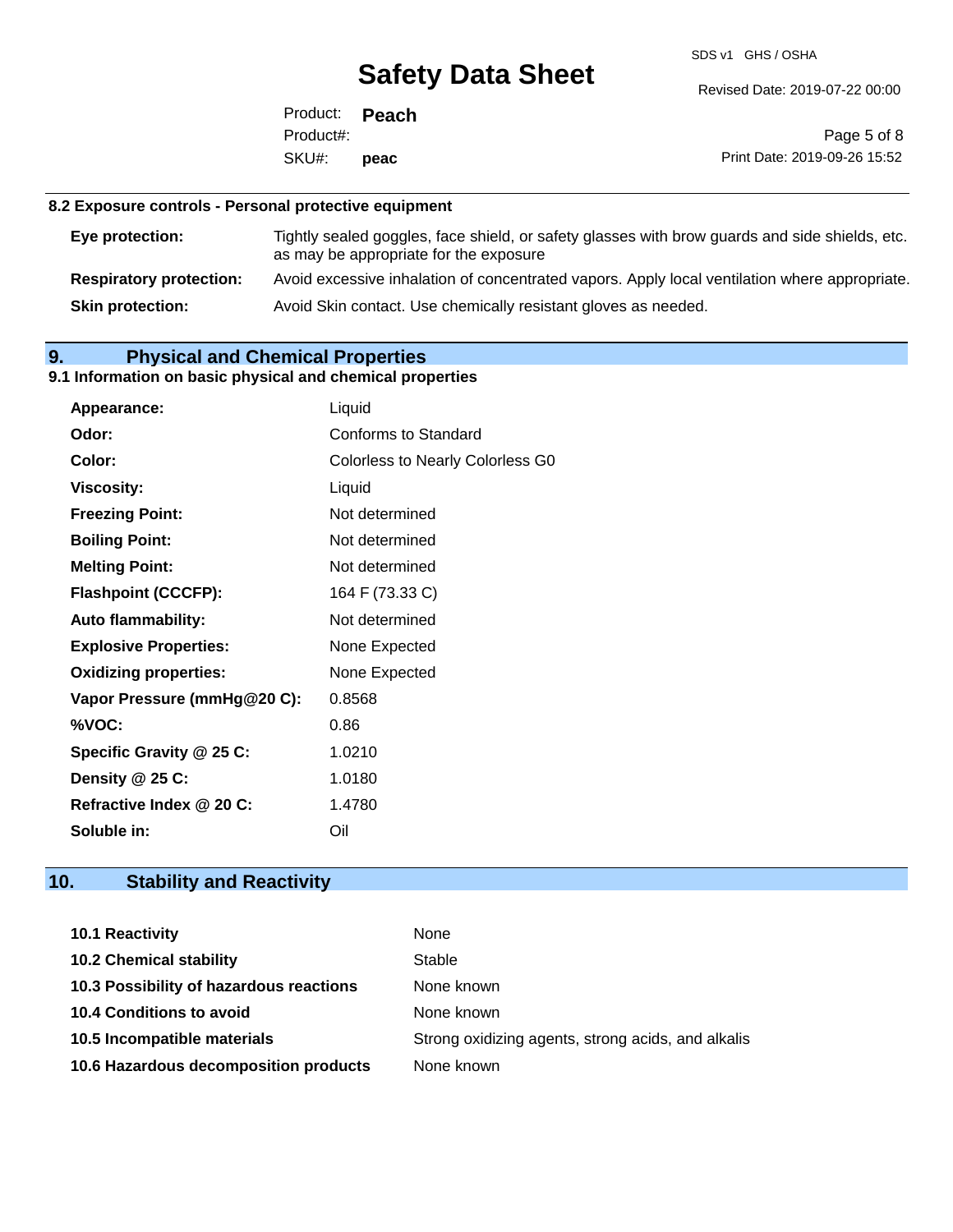SDS v1 GHS / OSHA

Revised Date: 2019-07-22 00:00

Product: **Peach** SKU#: Product#: **peac**

Page 6 of 8 Print Date: 2019-09-26 15:52

| 11.<br><b>Toxicological Information</b>                                                                             |                                                          |
|---------------------------------------------------------------------------------------------------------------------|----------------------------------------------------------|
| <b>11.1 Toxicological Effects</b>                                                                                   |                                                          |
| Acute Toxicity Estimates (ATEs) based on the individual Ingredient Toxicity Data utilizing the "Additivity Formula" |                                                          |
| Acute toxicity - Oral - (Rat) mg/kg                                                                                 | Not classified - the classification criteria are not met |
| Acute toxicity - Dermal - (Rabbit) mg/kg                                                                            | Not classified - the classification criteria are not met |
| Acute toxicity - Inhalation - (Rat) mg/L/4hr                                                                        | (LD50: 25.3201) May be harmful if inhaled                |
| <b>Skin corrosion / irritation</b>                                                                                  | May be harmful if inhaled                                |
| Serious eye damage / irritation                                                                                     | Causes serious eye irritation                            |
| <b>Respiratory sensitization</b>                                                                                    | Not classified - the classification criteria are not met |
| <b>Skin sensitization</b>                                                                                           | May cause an allergic skin reaction                      |
| <b>Germ cell mutagenicity</b>                                                                                       | Not classified - the classification criteria are not met |
| Carcinogenicity                                                                                                     | Not classified - the classification criteria are not met |
| <b>Reproductive toxicity</b>                                                                                        | Not classified - the classification criteria are not met |
| Specific target organ toxicity - single exposure                                                                    | Not classified - the classification criteria are not met |
| Specific target organ toxicity - repeated exposure                                                                  | Not classified - the classification criteria are not met |

### **12. Ecological Information**

**12.1 Toxicity**

| <b>Acute acquatic toxicity</b>     | Toxic to aquatic life                             |
|------------------------------------|---------------------------------------------------|
| <b>Chronic acquatic toxicity</b>   | Harmful to aquatic life with long lasting effects |
| <b>Toxicity Data on soil</b>       | no data available                                 |
| <b>Toxicity on other organisms</b> | no data available                                 |
|                                    |                                                   |
| 12.2 Persistence and degradability | no data available                                 |
| 12.3 Bioaccumulative potential     | no data available                                 |
| 12.4 Mobility in soil              | no data available                                 |
| 12.5 Other adverse effects         | no data available                                 |
|                                    |                                                   |

**Aspiration hazard Not classified - the classification criteria are not met** Not classified - the classification criteria are not met

#### **13. Disposal Conditions**

#### **13.1 Waste treatment methods**

Do not allow product to reach sewage systems. Dispose of in accordance with all local and national regulations. Send to a licensed waste management company.The product should not be allowed to enter drains, water courses or the soil. Do not contaminate ponds, waterways or ditches with chemical or used container.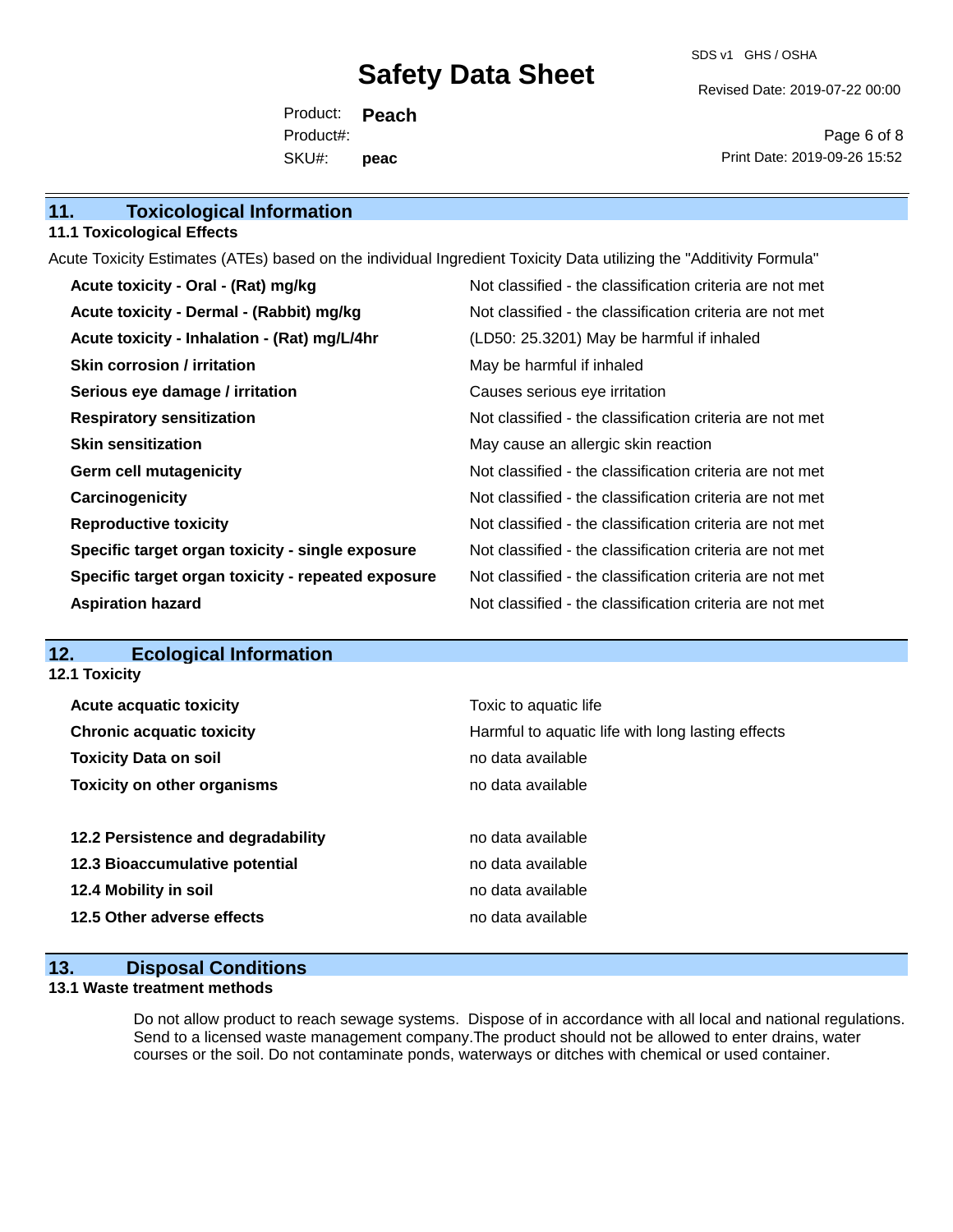SDS v1 GHS / OSHA

Revised Date: 2019-07-22 00:00

Product: **Peach** SKU#: Product#: **peac**

Page 7 of 8 Print Date: 2019-09-26 15:52

## **14. Transport Information**

| <b>Marine Pollutant</b><br>No.           |              |                                     |                 |        |
|------------------------------------------|--------------|-------------------------------------|-----------------|--------|
| Regulator                                | <b>Class</b> | <b>Pack Group</b>                   | <b>Sub Risk</b> | UN-nr. |
| U.S. DOT (Non-Bulk)                      |              | Not Regulated - Not Dangerous Goods |                 |        |
| <b>Chemicals NOI</b>                     |              |                                     |                 |        |
| <b>ADR/RID (International Road/Rail)</b> |              | Not Regulated - Not Dangerous Goods |                 |        |
| <b>Chemicals NOI</b>                     |              |                                     |                 |        |
| <b>IATA (Air Cargo)</b>                  |              | Not Regulated - Not Dangerous Goods |                 |        |
| Chemicals NOI                            |              |                                     |                 |        |
| IMDG (Sea)                               |              | Not Regulated - Not Dangerous Goods |                 |        |
| <b>Chemicals NOI</b>                     |              |                                     |                 |        |

### **15. Regulatory Information**

**U.S. Federal Regulations**

| <b>TSCA (Toxic Substance Control Act)</b>                               |                     | All components of the substance/mixture are listed or exempt |
|-------------------------------------------------------------------------|---------------------|--------------------------------------------------------------|
| 40 CFR(EPCRA, SARA, CERCLA and CAA)                                     |                     | This product contains the following components:              |
| 84-66-2                                                                 | 201-550-6 40 - 50 % | Diethyl phthalate                                            |
| $628-63-7$ 211-047-3 1 - 2 %                                            |                     | Amyl Acetate                                                 |
| <b>U.S. State Regulations</b>                                           |                     |                                                              |
| <b>California Proposition 65 Warning</b><br><b>Canadian Regulations</b> |                     | No Warning required                                          |
| <b>DSL</b>                                                              |                     | 100.00% of the components are listed or exempt.              |

## **16. Other Information**

#### **GHS H-Statements referred to under section 3 and not listed in section 2**

| H302: Harmful if swallowed                   |
|----------------------------------------------|
| H313 : May be harmful in contact with skin   |
| H317 : May cause an allergic skin reaction   |
| H402 : Harmful to aquatic life               |
|                                              |
|                                              |
| (TFV) Risk                                   |
| (8.14) Skin Corrosion/Irritation, Category 3 |
| (4.86) Aquatic Chronic Toxicity, Category 3  |
| (1.50) Sensitization, Skin, Category 1A      |
|                                              |

(1.03) Eye Damage/Eye Irritation, Category 2A